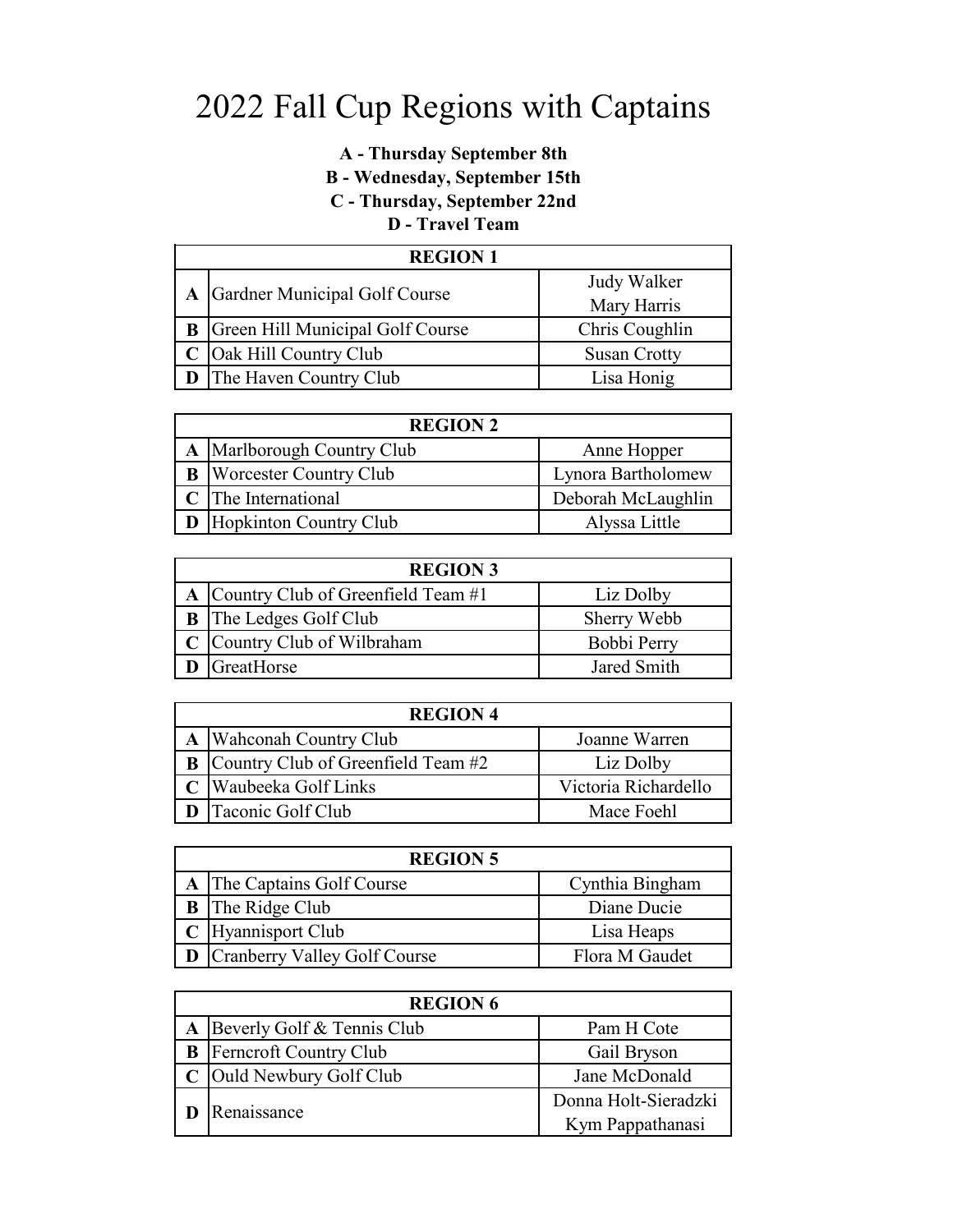## **A - Thursday September 8th B - Wednesday, September 15th C - Thursday, September 22nd D - Travel Team**

| <b>REGION 7</b> |                              |                     |
|-----------------|------------------------------|---------------------|
|                 | A Ipswich Country Club       | Maryann Davis;      |
|                 |                              | Susan Block         |
|                 | <b>B</b> Wenham Country Club | Gretchen Oehme      |
|                 | C Rockport Golf Club         | <b>Betty Munroe</b> |
|                 | <b>Bass Rocks Golf Club</b>  | Susan Sudbay        |

| <b>REGION 8</b> |                                |               |
|-----------------|--------------------------------|---------------|
|                 | A Gannon Municipal Golf Course | Gail Conlon   |
|                 | Sagamore Spring Golf Club      | Janet Kim     |
|                 | C Essex County Club            | Lauren Herter |
|                 | <b>D</b> Kernwood Country Club | Lisa Spinale  |

| <b>REGION 9</b> |                              |                  |
|-----------------|------------------------------|------------------|
|                 | A The Meadow at Peabody GC   | Joanne St Pierre |
|                 | <b>B</b> Bellevue Golf Club  | Diana Cataldo    |
|                 | C Tedesco Country Club       | Jennifer Brennan |
|                 | <b>D</b> Bear Hill Golf Club | Alicia McKenney  |

| <b>REGION 10</b>                      |                             |  |
|---------------------------------------|-----------------------------|--|
| A Charter Oak Country Club            | <b>Sharon Jones</b>         |  |
| <b>B</b> Wedgewood Pines Country Club | Laura C Burke<br>Kit Norris |  |
| C Northern Spy Golf Club              | Sue Tremallo                |  |
| Mount Pleasant Golf Club              | Celeste Tremblay            |  |

| <b>REGION 11</b>                |                    |
|---------------------------------|--------------------|
| A Meadow Brook Golf Club        | Deborah Masse      |
| <b>B</b> Concord Country Club   | Pam Gardner        |
| C Winchester Country Club       | Renae Rae          |
| <b>D</b> Fresh Pond Golf Course | <b>Judy Norton</b> |

| <b>REGION 12</b>            |                 |
|-----------------------------|-----------------|
| A Needham Golf Club         | Marcia E Bernet |
| <b>B</b> Woodland Golf Club | Anne Nowill     |
| C Framingham Country Club   | Joan P Guerrant |
| Nehoiden Golf Club          | Mary Hayes      |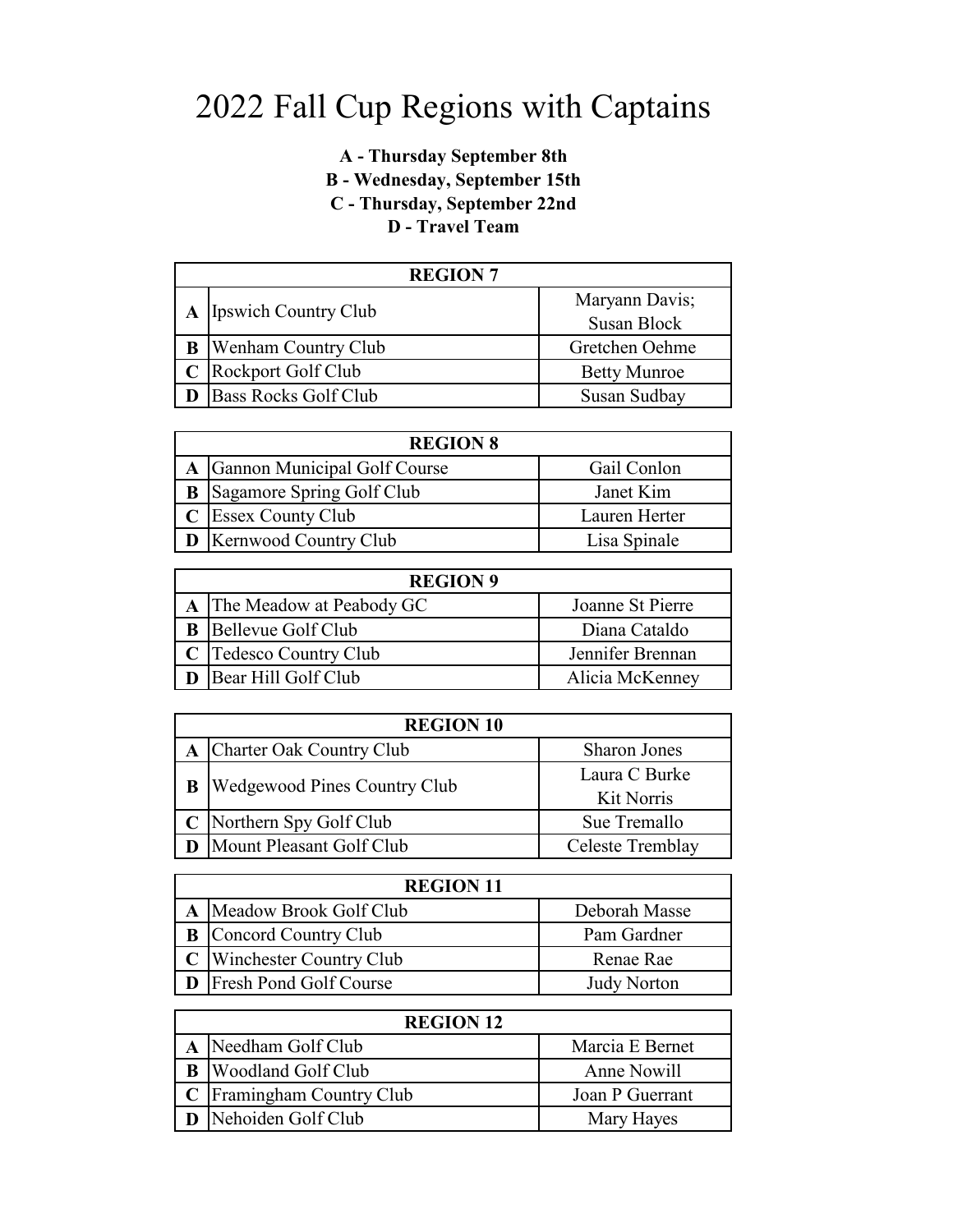### **A - Thursday September 8th B - Wednesday, September 15th C - Thursday, September 22nd D - Travel Team**

## **A** Allendale Country Club Debbie Saba **B** Country Club of New Bedford Kim Walecka **C** Bay Club at Mattapoisett Denyse Conrad **D** Acoaxet Club Kate Campbell **REGION 13**

| <b>REGION 14</b> |                                            |                 |
|------------------|--------------------------------------------|-----------------|
|                  | A Pocasset Golf Club                       | Patti Peressini |
|                  | <b>B</b> Acushnet River Valley Golf Course | Patti A Tanaka  |
|                  | C Pinehills Golf Club                      | Martha Kelly    |
|                  | <b>D</b> The Kittansett Club               | Sharon Giblin   |

| <b>REGION 15</b> |                                           |               |
|------------------|-------------------------------------------|---------------|
|                  | A Olde Barnstable Fairgrounds Golf Course | Deborah Walsh |
|                  | <b>B</b> Woods Hole Golf Club (1PM)       | Linda Pitt    |
|                  | C Plymouth Country Club                   | Patty Glynn   |
|                  | <b>D</b> Quashnet Valley Country Club     | Shari Cooper  |

| <b>REGION 16</b> |                                          |                           |
|------------------|------------------------------------------|---------------------------|
|                  | A Presidents Golf Course                 | Kimberly McDowell         |
|                  |                                          | Elizabeth Moran           |
|                  | <b>B</b> Braintree Municipal Golf Course | Laura Nicholas            |
|                  | C Wollaston Golf Club                    | <b>Margaret Butteriss</b> |
|                  | <b>Oakley Country Club</b>               | Ann McMackin              |

| <b>REGION 17</b> |                                 |                 |
|------------------|---------------------------------|-----------------|
|                  | A William J. Devine Golf Course | Elaine Gebhardt |
|                  | <b>B</b> Brookline Golf Course  | Kathy McGirr    |
|                  | C Nashawtuc Country Club        | Toni Bowden     |
|                  | <b>D</b> Belmont Country Club   | Fran Feldman    |

| <b>REGION 18</b> |                              |                        |
|------------------|------------------------------|------------------------|
|                  | A Foxborough Country Club    | <b>Audrey Spillane</b> |
|                  | <b>B</b> TPC Boston          | Leslie M Logan         |
|                  | C Segregansett Country Club  | Karen Marcos           |
|                  | <b>D</b> Norton Country Club | Lynn Turgeon           |